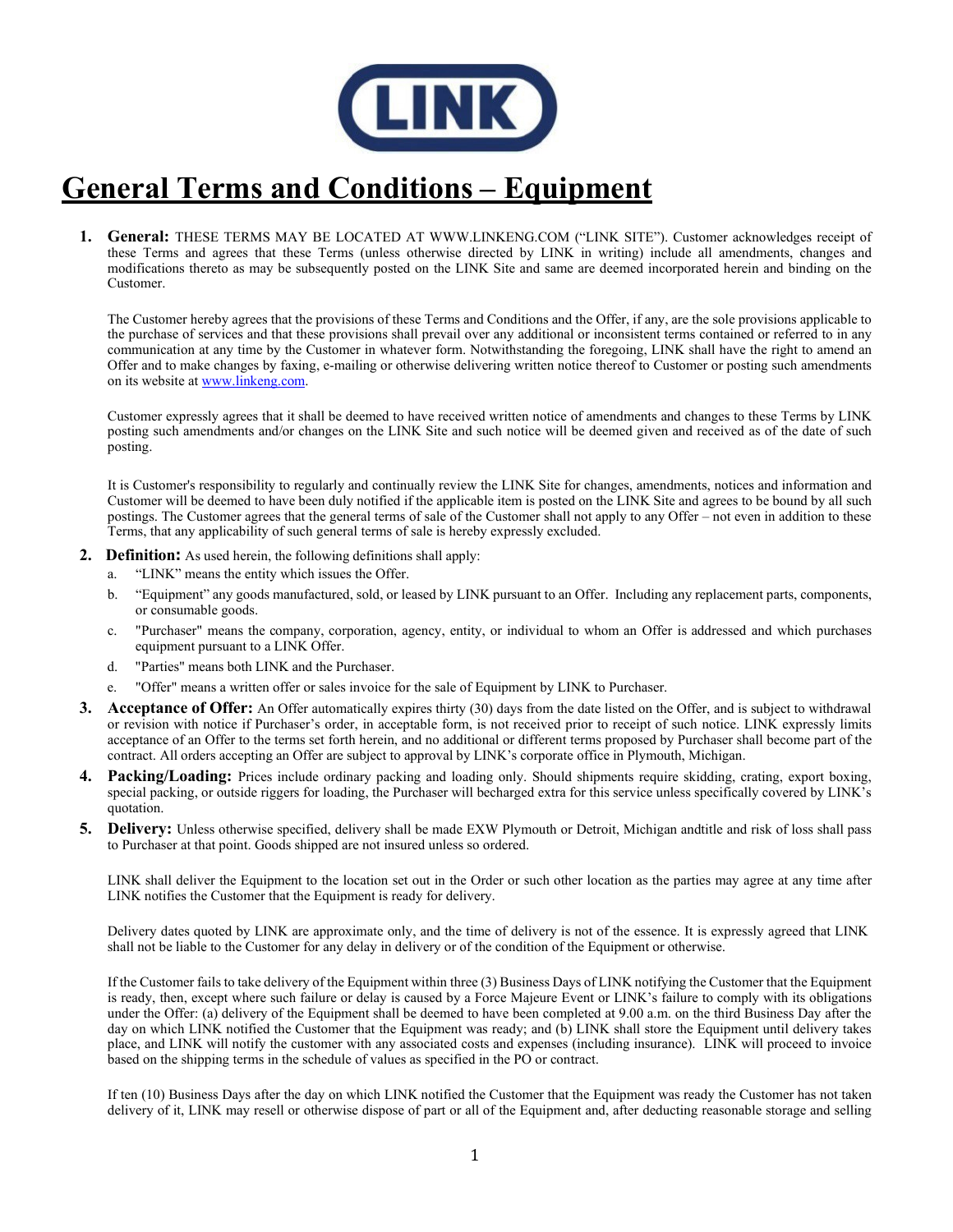costs, account to the Customer for any excess over the price of the Equipment or charge the Customer for any shortfall below the price of the Equipment.

LINK may deliver the Equipment by instalments, which shall be invoiced and paid for separately. Each instalment shall constitute a separate contract. Any delay in delivery or defect in an instalment shall not entitle the Customer to cancel any other instalment.

**6. Title:** The risk in the Equipment shall pass to the Customer on completion of delivery.

Title to the Equipment shall not pass to the Customer until LINK has received payment in full (in cash or cleared funds) for the Equipment in accordance with these Terms.

Until title to the Equipment has passed to the Customer, the Customer shall: (a) store the Equipment separately from all other Equipment or equipment held by the Customer so that they remain readily identifiable as LINK's property; (b) not resell the Equipment nor remove, deface or obscure any identifying mark or packaging on or relating to the Equipment; (c) maintain the Equipment in satisfactory condition and keep it insured against all risks for its full price from the date of delivery; (d) notify LINK immediately if it becomes subject to any Termination Event; and (e) give LINK such information relating to the Equipment as LINK may reasonably require from time to time, but the Customer may use the Equipment in the ordinary course of its business.

If before title to the Equipment passes to the Customer, the Customer becomes subject to a Termination Event, or LINK reasonably believes that any such event is about to happen and notifies the Customer accordingly, then, provided that the Equipment has not been irrevocably incorporated into another product, and without limiting any other right or remedy LINK may have, LINK may at any time require the Customer to deliver up the Equipment and, if the Customer fails to do so promptly, enter any premises of the Customer or of any third party where the Equipment is stored in order to recover them.

- **7. Customer Supplied Product:** Product supplied by the Purchaser for use at the LINK's Plant will be disposed of after the final shipment to the Purchaser, unless documentation denoting its disposition issent with the product.
- **8. Terms of Payment:** Regular terms for sales in the United States require payment on the basis of net cash thirty (30) days from date of invoice. Terms for sales outside the United States require a 30% down payment, and the remainder by Irrevocable Letter of Credit, unless specifically covered elsewherein LINK's quotation. All orders shall be subject to approval of Purchaser's credit. If shipments are delayed at Purchaser's request, or delayed as the result of an embargo or other restrictions affecting normal transportation, payment shall become due and payable within thirty (30) days after equipment is ready for shipment, and the Purchaser has been so notified.
- **9. Installation:** Purchaser shall install equipment covered by this quotation at its own expense unless Purchaser contracts with LINK at LINK's prevailing rates to assist in the installation. Machines of LINK'sown design and manufacture will be furnished with an Instruction Manual covering Installation, Operating and Maintenance.
- **10. Taxes:** The prices quoted do not include any Federal, State ,Local, VAT or other taxes. Should any tax be applicable to any feature of this transaction, either now or in the future, Purchaser agrees to reimburse LINK in full for such taxes.
- **11. Errors:** LINK reserves the right to correct all typographical or clerical errors in the prices orspecifications of this quotation.
- **12. Cancellation:** Approved Offers shall not be subject to cancellation unless Purchaser agrees to pay Link an amount equal to the sum of (a) the purchase order price for the manufactured equipment completed prior to Link's receipt of the cancellation request, and (b) the pro rata portion of the equipment purchase price set forth in the purchase order (including all change orders) multiplied by the percentage of completion of work specifically identified to this purchase order or uncompleted work in progress prior to Link's receipt of the cancellation request.
- **13. Changes:** Changes in the specifications upon which an Offer is based will be made only if agreed to in writing by both parties.
- **14. Warranty and Disclaimer of Warranty:** LINK warrants the articles covered by this quotation to be free from material defects in material and workmanship under normal usage for one (1) year from the Purchaser acceptance signoff date or thirty (30) for domestic or ninety (90) days for international after shipment, whichever comes first, unless otherwise noted on this quotation. Components not of LINK's own manufacture (standard purchased parts) can be guaranteed only to the extent of the original manufacturer's guarantee. Service to and replacement parts for these items should be arranged through the respective manufacturer's nearest service representative. LINK EXCLUDES AND DISCLAIMS ALL OTHER EXPRESS OR IMPLIED WARRANTIES, INCLUDING ANY IMPLIED WARRANTY OF MERCHANTABILITY AND ANY IMPLIED WARRANTY OF FITNESS FOR A PARTICULAR PURPOSE.
- **15. Liability and Limitation of Liability:** PURCHASER'S REMEDY SHALL BE LIMITED TO THE REPAIR ORREPLACEMENT OF DEFECTIVE PARTS DURING THE WARRANTY PERIOD SET FORTH ABOVE, WHICH IS EXPRESSLY AGREED TO BE PURCHASER'S SOLE AND EXCLUSIVE REMEDY.

The Purchaser shall return any such defective parts to LINK freight pre-paid to LINK, Plymouth, Michigan. If, in LINK's judgment, the parts are found upon inspection to be defective, they shall be repaired or replaced and then returned to Purchaser. No allowance shall be granted for any repairs or alteration made by the Purchaser without LINK's written consent. In no case is travel to, or labor at, thePurchaser site covered. LINK'S LIABILITY SHALL BE LIMITED TO THE COST OF REPAIRING OR REPLACING DEFECTIVE PARTS. IN NO EVENT SHALL LINK BE LIABLE FOR ANY SPECIAL, INCIDENTALOR CONSEQUENTIAL DAMAGES. IN ADDITION, LINK SHALL NOT BE LIABLE FOR ANY INJURY TO PERSONS OR PROPERTY RESULTING FROM THE OPERATION OF, OR INTERPRETATION OF RESULTS FROM, QUOTED EQUIPMENT.

**16. Patents:** (a) LINK will defend any suit or proceeding against Purchaser based on a claim that any article or part of an article furnished under a Quote (a "Quoted Article") constitutes an infringement of United States Letters Patent. This provision, however, is not applicable to any infringement of United States Letters patent resulting from 1) complying with specific written instructions furnished by the Purchaser, or 2) using parts or apparatus in the fabrication, installation, or operation of equipment (whether such parts or apparatus be furnished directly by the Purchaser or called for in drawings and specifications furnished to LINK by the Purchaser). This provision shall also not apply to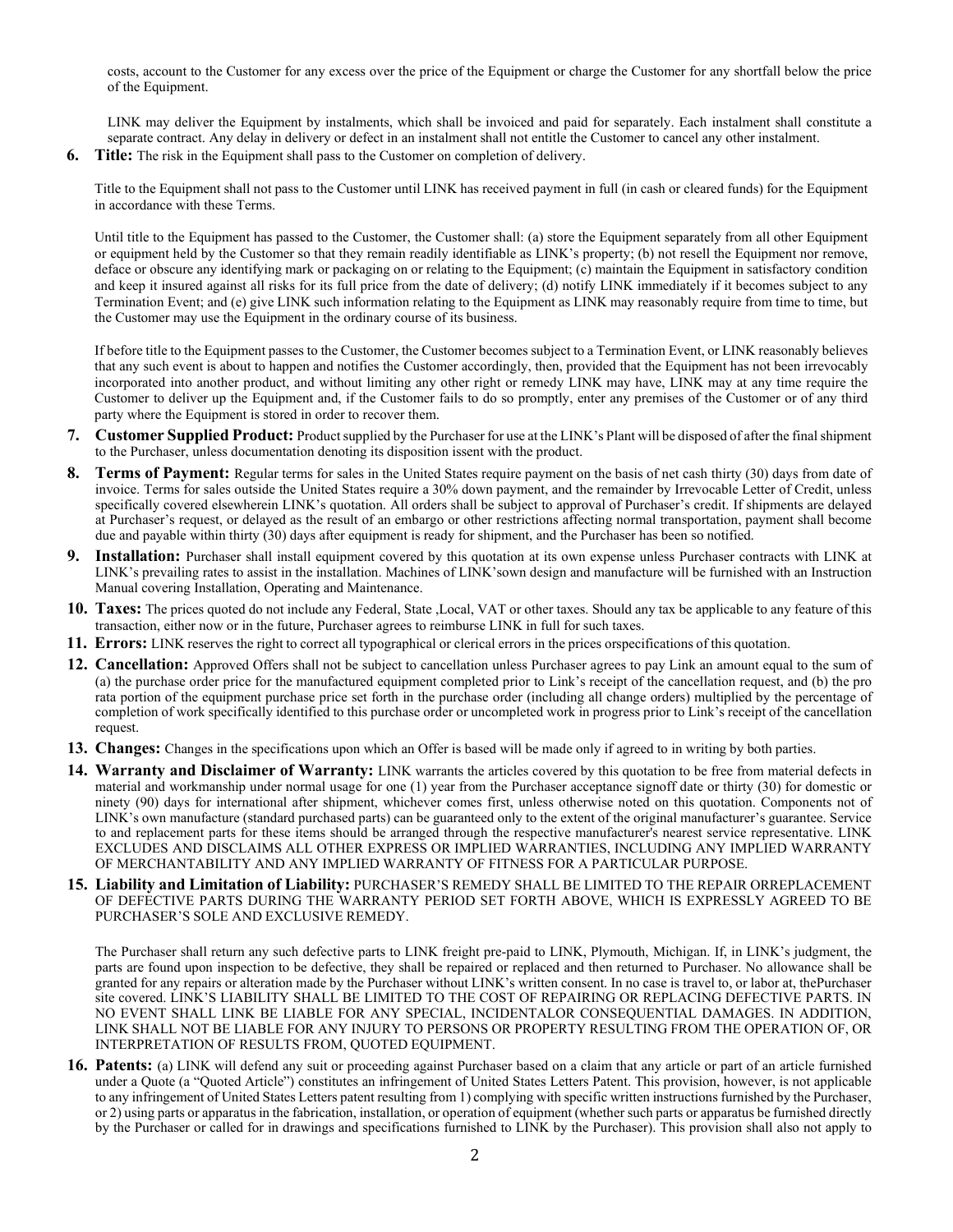any infringement by reason of the use of a Quoted Article in combination with other products not furnished by LINK or from the operation of any process not inherent in the use of a Quoted Article. (b) Purchaser shall promptly notify LINK in writing of any and all claims of infringement related hereto, and Purchaser, in case of litigation, shall assist LINK at LINK's expense, save for the services of Purchaser's employees, in furnishing evidence as to the use of the patent and other facts required by LINK in such litigation.

- **17. Agent's Authority:** No agent or salesperson has authority to obligate LINK by any terms, stipulations orconditions not herein expressed.
- **18. Detailed Drawings:** Nothing in this proposal shall be interpreted as an understanding or agreementthat detailed or shop working drawings will be furnished of any part of the equipment offered.
- **19. Force Majeure:** No party shall be liable or responsible to the other party, nor be deemed to have defaulted under or breached these Terms or an Offer,, for any failure or delay in fulfilling or performing any provision of these Terms or an Offer, (except for any obligations to make payments to the other party hereunder), when and to the extent such failure or delay is caused by or results from acts beyond the affected party's reasonable control, including, without limitation: (a) acts of God; (b) flood, fire or explosion; (c) war, invasion, riot or other civil unrest; (d) actions, embargoes or blockades in effect on or after the date of an Offer; (e) national or regional emergency; (f) strikes, labor stoppages or slowdowns or other industrial disturbances; (g) compliance with any law or governmental order, rule, regulation or direction, or any action taken by a governmental or public authority, including, but not limited to, imposing an embargo, export or import restriction, quota or other restriction or prohibition, or failing to grant a necessary licensee or consent; (h) shortage of adequate power or telecommunications or transportation facilities; or (i) any other event which is beyond the reasonable control of such party, (each of the foregoing, a "Force Majeure Event"). A party whose performance is affected by a Force Majeure Event shall give notice to the other party, stating the period of time the occurrence is expected to continue and shall use diligent efforts to end the failure or delay and minimize the effects of such Force Majeure Event.
- **20. Indemnification:** Each party (an "Indemnifying Party") shall defend, indemnify and hold harmless the other party and its officers, directors, employees, agents, successors and permitted assigns (an "Indemnified Party") from and against all losses arising out of or resulting from: (a) bodily injury, death of any person or damage to real or tangible personal property resulting from the negligent or willful acts or omissions of such party; and (b) any breach of any representation, warranty or obligation of such party in these Terms or an Offer.

The Indemnified Party shall promptly notify the Indemnifying Party in writing of any claim, proceeding, suit, action, or demand to which it seeks indemnification hereunder (each, an "Action") and cooperate with the Indemnifying Party at the Indemnifying Party's sole cost and expense. The Indemnifying Party shall immediately take control of the defense and investigation of such Action and shall employ counsel of its choice to handle and defend the same, at the Indemnifying Party's sole cost and expense. The Indemnifying Party shall not settle any Action in a manner that adversely affects the rights of the Indemnified Party without the Indemnifying Party's prior written consent. The Indemnified Party's failure to perform any obligations under this Section shall not relieve the Indemnifying Party of its obligations under this Section, except to the extent that the Indemnifying Party can demonstrate that it has been materially prejudiced as a result of such failure. The Indemnified Party may participate in and observe the proceedings at its own cost and expense.

To the extent that the Equipment is to be manufactured in accordance with a specification supplied by the Customer, the Customer shall indemnify LINK against all liabilities, costs, expenses, damages and losses (including any direct, indirect or consequential losses, loss of profit, loss of reputation and all interest, penalties and legal and other reasonable professional costs and expenses) suffered or incurred by LINK in connection with any claim made against LINK for actual or alleged infringement of a third party's intellectual property rights arising out of or in connection with LINK's use of the Specification. This clause 3 shall survive termination of the These Terms or an Offer,. LINK reserves the right to amend the specification if required by any applicable statutory or regulatory requirements.

- **21. Export:** The goods and Services provided by LINK may be subject to export controls and regulations of the U.S., the country of manufacture, or the country of shipment, and export may require a valid export license. LINK's provision of Services is conditioned on Customer's compliance with all applicable export control laws and regulations. No goods sold or delivered to Customer may be exported or re-exported unless such export or re-export fully complies with all applicable export regulations. Customer represents and warrants that: (i) it is not subject to the jurisdiction of any country that is subject to a comprehensive U.S. embargo, nor is it designated on, or associated with, any party designated on any of the U.S. government restricted parties lists, including, without limitation, the U.S. Commerce Department Bureau of Industry and Security ("BIS") Denied Persons List, Entity List or Unverified List; the U.S. Treasury Department Office of Foreign Assets Control ("OFAC") Specially Designated Nationals and Blocked Persons List; or the U.S. State Department Directorate of Defense Trade Controls ("DDTC") Debarred Parties List; (ii) any Deliverables or Services provided to it are not intended to be shipped directly or indirectly to Crimea, Cuba, Iran, North Korea, Sudan, and/or Syria, or any national thereof, or to any other country subject to restriction under applicable laws and regulations of the United States and other nations and that Customer is not located in, under the control of, or a national of any such country; (iii) it will not use the Product(s) in any activity related to the development, production, use or maintenance of Weapons of Mass Destruction, including, without limitation, uses related to nuclear, missile and or chemical/biological development or production; and (iv) it will not provide to LINK any items, and any parts or components thereof, software or technical data that is controlled for export under either the EAR's Commerce Control List or ITAR's U.S. Munitions List without Page 7 of 13 17228733.9 notifying LINK of this fact and obtaining LINK's prior written consent to receive such controlled item, software or technical data.
- **22. Termination:** If the Customer becomes subject to a Termination Event, or LINK reasonably believes that the Customer is about to become subject to any of them and notifies the Customer accordingly, then, without limiting any other right or remedy available to LINK, LINK may cancel or suspend all further deliveries under the these Terms or an Offer, or under any other contract between the Customer and LINK without incurring any liability to the Customer and all outstanding sums in respect of Equipment delivered to the Customer shall become immediately due.

For the purposes of these Terms, Termination Events are: (a) the Customer suspends, or threatens to suspend, payment of its debts or is unable to pay its debts as they fall due or admits inability to pay its debts or (being a company or limited liability partnership) is deemed unable to pay its debts within the meaning of section 123 of the Insolvency Act 1986; (b) the Customer commences negotiations with all or any class of its creditors with a view to rescheduling any of its debts, or makes a proposal for or enters into any compromise or arrangement